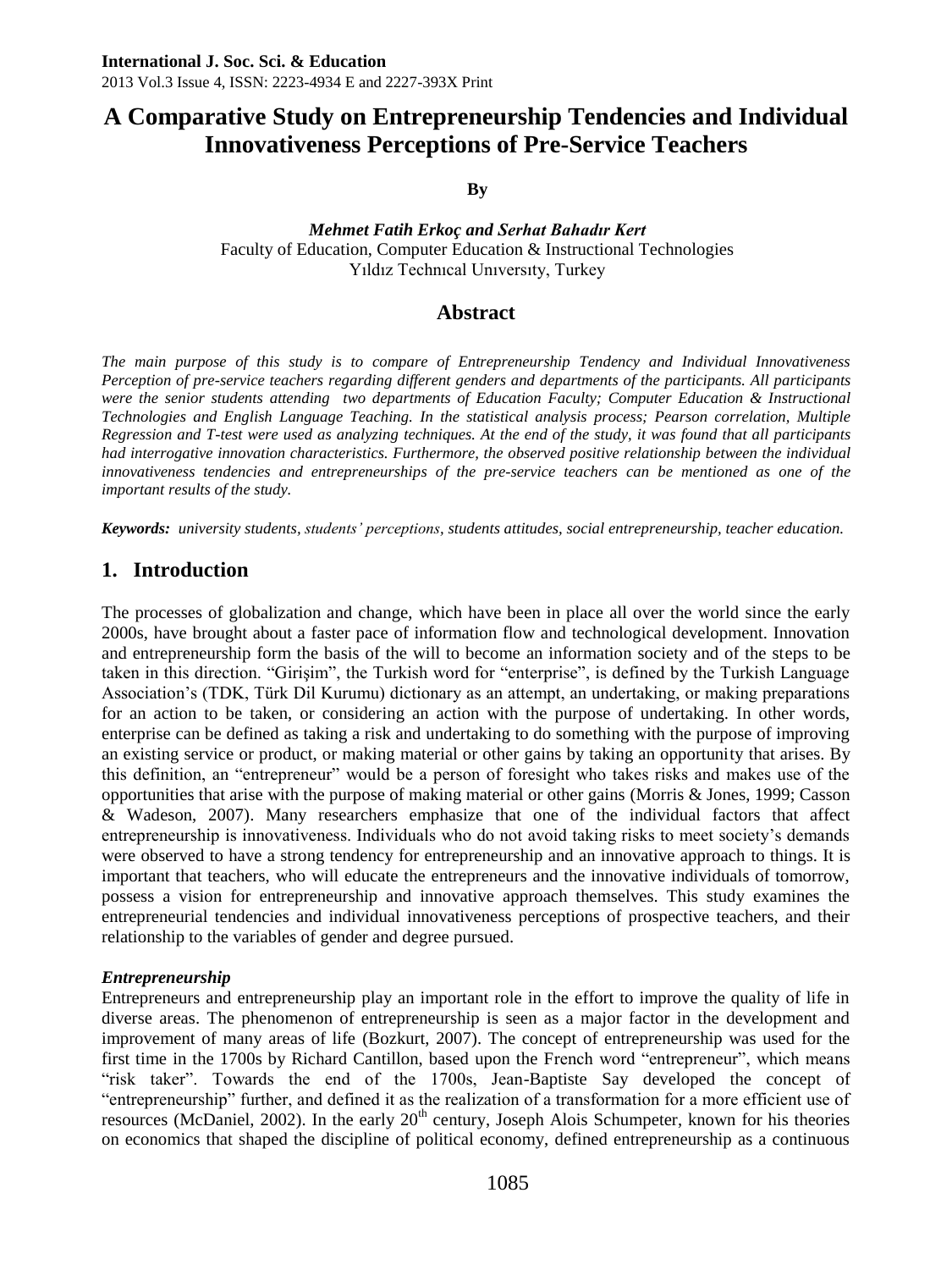process of creation and molding of new markets, by using and combining resources in innovative and improvisational ways (Souitaris, Zerbinati, & Al-Laham, 2007). Schumpeter describes entrepreneurship as "creative destruction", for entrepreneurs constantly replace products and production methods with new ones (Barringer & Bluedorn, 1999; Andersen, Dahl, Lundvall, & Reichstein, 2006; McCraw, 2007). Rasmussen and Sørheim (2006) argue that entrepreneurship is an important locomotive for economic growth, for it creates new enterprises or adds to the existing ones (Rasmussen & Sørheim, 2006).

There are many internal and external factors that shape the entrepreneurship characteristics of an individual. Hence, entrepreneurship is a field of inquiry taken up by many disciplines like psychology, sociology, business administration, and economics. Because it is taken up in so many disciplines, numerous definitions have been provided for entrepreneurship (Özden, Temurlenk, & Başar, 2009). For example, to an economist, entrepreneurship is the surveying and spotting of opportunities that are present in a market, and the act of turning these opportunities and the existing demand into a business idea, which essentially means bringing resources together and taking risks (Dilsiz & Kölük, 2005); whereas to a psychologist, entrepreneurship is the spending of an effort to get something, to reach somewhere, to try something out, or to share in the authority that others have, which requires a high level of motivation (Yılmaz & Sünbül, 2009). According to Bozkurt (2007), entrepreneurship means having an intuition about the opportunities present in the environment, turning this intuition into a dream, the dream to a project, the project to a reality, and thus making life easier by creating wealth (Bozkurt, 2007). In his Theory of Planned Behavior, Azjen (1991) treats behavior as a function of belief about that behavior (Ajzen, 1991). In psychology literature, orientation is one of the most important determinants of planned behavior, and entrepreneurship is one of the best examples for planned and intentional behavior (Bird, 1988; Katz & Gartner, 1988; Ajzen, 1991; Krueger & Brazeal, 1994; Graevenitz, Harhoff, & Weber, 2010). For the individual entrepreneur to undertake any action, beliefs, attitudes and orientations about the behavior in question need to be put to work first. According to Bird (1988), orientations guide the entrepreneurs in setting their goals, in communication, in their responsibilities, in organization, and in other important tasks (Bird, 1988). The individual entrepreneur dreams a dream based upon his/her beliefs, puts this dream into action by his/her behavior in a specific field, and "takes risks".

### *Factors Affecting Entrepreneurship*

From a sociological point of view, entrepreneurship is not only an economic value, but is also a social and cultural phenomenon. Besides its role in economic processes, entrepreneurship is seen as the



Figure 1 Theory of Planned Behavior (Ajzen, 1991)

catalyst of a transformative/innovative process in the societal structure (Aytaç & İlhan, 2007). Different researchers identified different factors for entrepreneurial tendencies, but theoretical studies agree that the personality of the entrepreneur is affected by each of the economic, sociological, and psychological factors, by different degrees (Kahraman, 2002; Casson & Wadeson, 2007; Özden, Temurlenk, & Başar, 2009). Three approaches dominate in the literature on factors affecting entrepreneurship: the individual approach, the environment approach, and the firm approach. The individual approach focuses on the psychological and demographic characteristics of entrepreneurs, whereas the environment approach argues that political, sociological, economic, technological, and cultural factors, among others, affect entrepreneurship. The organizational of the firm approach, on the other hand, focuses on the organizational processes that contribute to the survival and performance of a firm. In other words, it argues that for firms of all sizes to be successful in a competitive environment and to develop, entrepreneurship attitudes and behavior are crucial (Barringer & Bluedorn, 1999; Bratnicki, 2005; Hayton & Kelley, 2006; Sadler, 2008; Özden, Temurlenk, & Başar, 2009).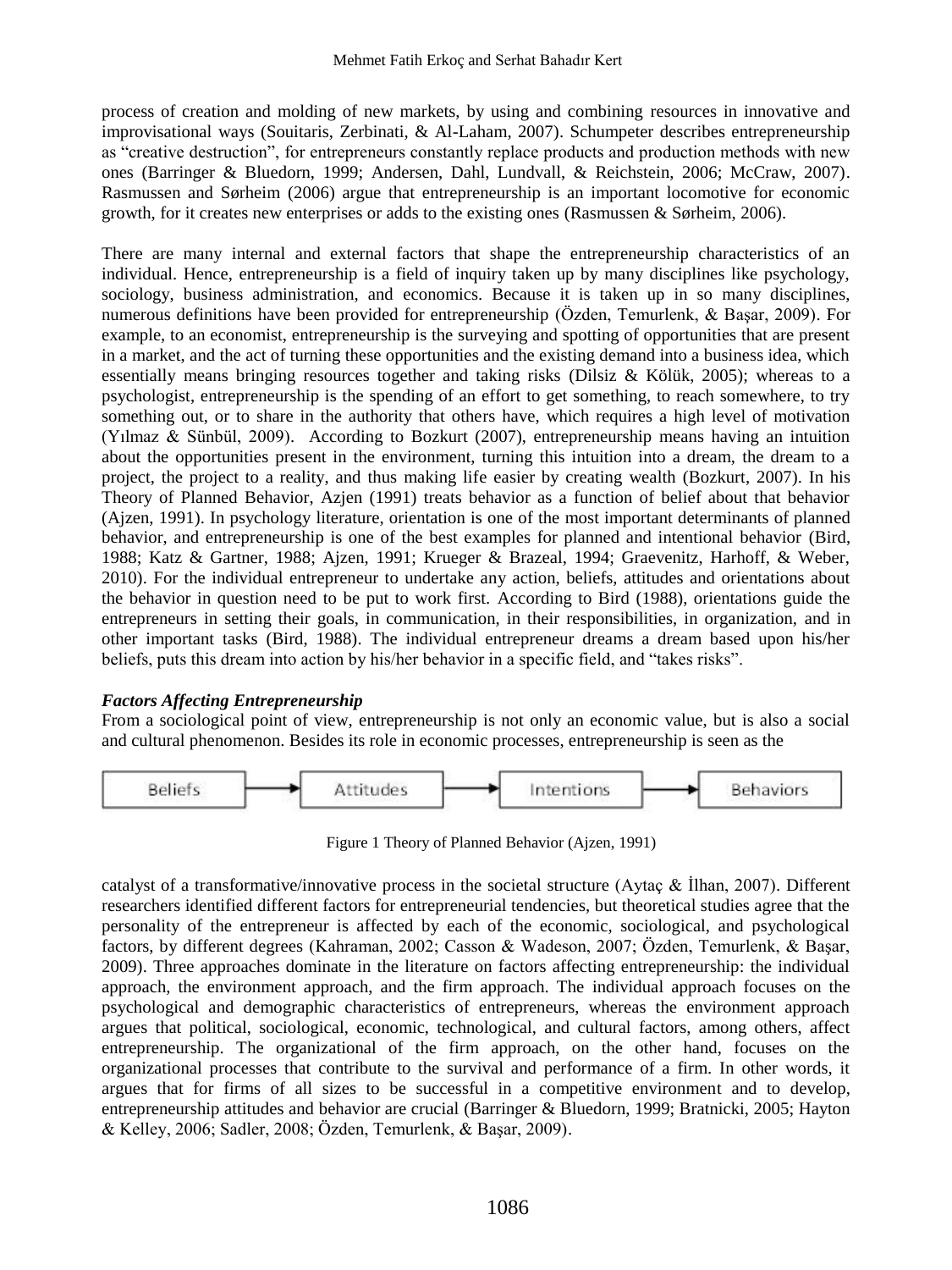Various studies in the literature underline the effects of individual characteristics on entrepreneurship (Hunter, 2005; Baron, Markman, & Bollinger, 2006; Casson & Wadeson, 2007; Hartog, Van Praag, & Van Der Sluis, 2010). According to Hayton and Kelley (2006), the characteristics that need to be possessed by an entrepreneur are honesty, openness to new experiences, trust, reliability, risk tolerance and perseverance. (Hayton & Kelley, 2006). According to McDaniel (2002), on the other hand, an entrepreneur needs to have the following qualities:

- Self respect/Self confidence,
- Determination to complete a task and to be successful,
- Perseverance / diligence to keep experimenting
- Ability and willingness to take risks,
- Optimism about the success of the enterprise,
- Creativity: ability to predict the requirements and final outcomes of an enterprise,
- Focus: orientation to keep pursuing a goal,
- Prediction / Intuition: ability to predict events in advance,
- Ability not to succumb to mistakes, but to learn from them
- Ability to take responsibility and to take control, and to accept the results. (McDaniel, 2002).

Of the individual factors that affect entrepreneurship, recent studies place a particular emphasis on psychological traits. **Psychological** factors, such as the need for success, control focus, risk taking tendency, acceptance of uncertainty, self-confidence and **innovativeness** are among the factors that are strongly emphasised. Innovativeness as a factor affecting entrepreneurship was first underlined by Say, but it was Schumpeter who gave utmost importance to the innovativeness of the individual entrepreneur (Özden, Temurlenk, & Başar, 2009). Innovative entrepreneurship requires identifying new markets and organizational or technological opportunities, and combining them with new or existing resources in a creative and original way (Hayton & Kelley, 2006).

### *Individual Innovativeness*

To make it clear what innovativeness means for entrepreneurship, it is first necessary to lay the theoretical foundations of the concept of innovation. Adair (2007) defines the concept of innovation as the creation or introduction of a new idea, method, or tool. Innovation can be creative like in the case of the introduction of a new toy, or developmental like in the introduction of instant picture technology in photography (Curtis & William, 2006). In this context, innovativeness consists of the processes of accepting an innovation and implementing it (Adair, 2007). This process can have individual, organizational, or social dimensions.

Social renovation is a result of the adoption of innovation and innovativeness by individuals who make up society. Masses that do not have the will for social renovation may be left out of all sorts of scientific, sociological, or economic development, and may face disappointment in their future expectations. The role that innovation plays in the development of societies makes scientific study of innovation a must. Studies on innovation may have a multi-dimensional approach, with specific foci on different occupations and individual characteristics. In this sense, scientific studies on innovation have a conceptual diversity that arises from the inter-disciplinary approaches adopted. Universities, with their students and academic personnel, are the centers where these studies are processed, for they are, according to a perspective gaining increasing popularity recently, in a key position for laying the foundations of knowledge accumulation, economic growth, and innovation (Mowery & Sampat, 2005). Developed countries all over the world try to form connections with universities that have strong research capability on industrial innovation (Isaksen & Karlsen, 2010). The inter-disciplinary nature of innovation studies means there are inputs from disciplines as diverse as psychology, sociology, organizational behaviors, economy, and commerce (Jin, Hewitt-Dundas, & Thompson, 2004). Organizational innovation, in particular, has been taken up and analyzed in numerous academic studies (Howorth, Mueller, & Harvey, 2002; Ramstad,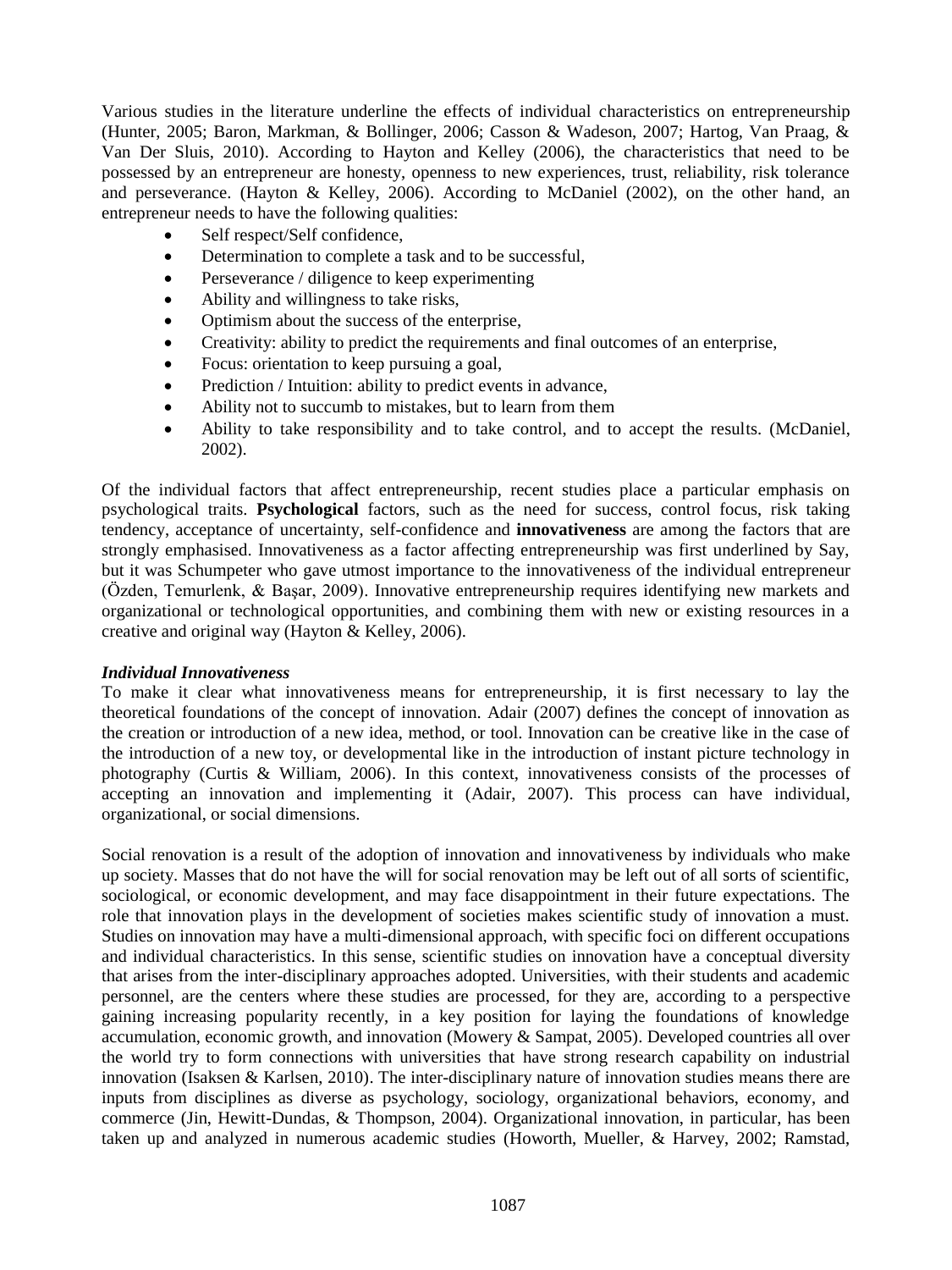2009; Alegre, Chiva, & Lapiedra, 2009; Castro, Montoro-Sanchez, & Ortiz-De-Urbine-Criado, 2010; Marshall, 2010).

Attitudes of the individuals within an organization play an important role in the innovativeness of the organization. In this context, the relationship between the individual and the organization, and the contribution of individuals to the general innovativeness of an organization emerge as major fields of inquiry in the literature (Casanueva & Gallego, 2010). It would be safe to argue that organizational innovativeness is closely related to values held by individuals. It is the values of the individuals that form the connection between the innovative approach of an organization and the goals of the organization. To understand the individual processes involved in the phenomenon of innovation, researchers have examined the emotional and behavioral responses of individuals to innovation. For example, in the technological acceptance model (Davis, 1989), the complete adoption of an innovation by an individual, or the positive orientation towards adoption, is explained by two basic factors: (a) perceived ease of use, and (b) perceived usefulness. Some studies, on the other hand, find that individual perceptions of innovation are a result of both internal and external factors. For example, Ajzen (1991) explains behavior displayed towards innovation with reference both to individual attitudes and to pre-existing social norms about supporting innovation. Choi (2004) combines all these different views, and groups factors affecting the individual's attitude towards innovation under the following three categories:

- Innovative organizational culture and innovative personal values
- Supportive norms and positive attitudes towards innovation
- Technical support and the necessary technological capability for innovation

Choi (2004) examines these three factors separately, but emphasizes the connections between them and the positive role they play in the formation of the behavior of using innovation, and expresses these connections in a relational figure, shown in Figure 2.



Figure 2 Connections between the factors that lead to the formation of the individual attitude towards innovation (Choi, 2004)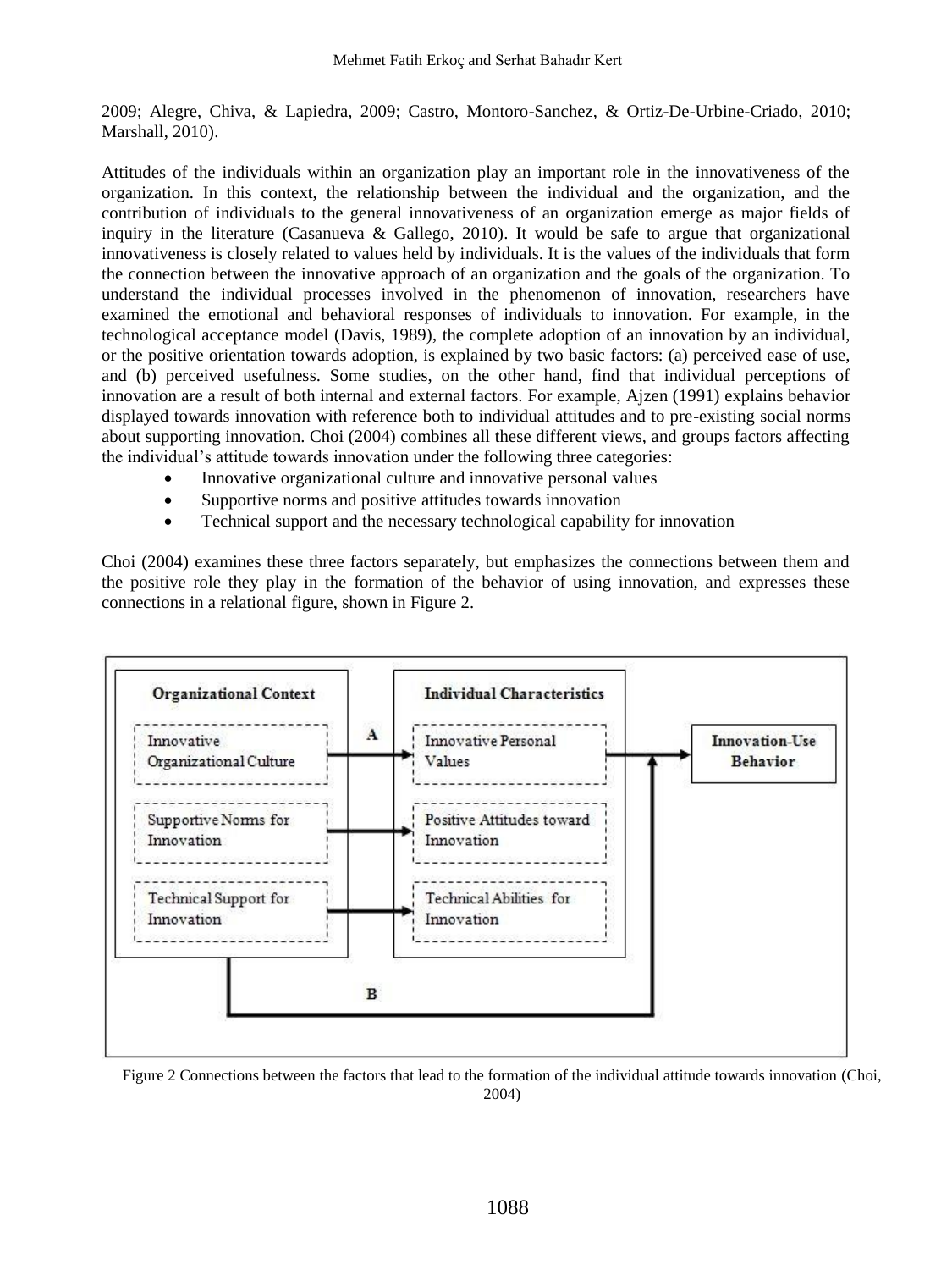When we look at Figure 2, we can see that the sub-dimensions of the items are presented in two major fields named "organizational context" and "individual characteristics". Flow "A" in the figure represents the emergence of the behavior of innovation use through individual characteristics that mediate organizational factors, and flow "B" represents the re-organization of the attitude towards the behavior of innovation use through organization effects in the process. This connection between the individual and social perceptions of innovation necessitates conducting studies on the innovation perceptions of individuals from different occupations, if we are to make any predictions on social development.

### *Teaching and Individual Innovativeness*

The teaching profession affects the development, directly or indirectly, of individuals in all other professions in a society. Thus, studying perceptions of the prospective teachers who are preparing to enter the profession would allow us to have some idea about individual innovativeness in all classes and segments of society. The individual innovativeness approach resulted in the creation of innovative practices in student centered learning processes, and in various studies on the subject. Innovation in learning processes is useful both for students and for the teachers (Jaskyte, Taylor, & Smariga, 2009). Ritchhart (2004) lists the effects of an innovative approach on the teacher and on the students as follows:

- Helps teachers maintain their interest in the profession and in professional development,
- Increases the number of curriculum fields in which the students participate,
- Motivates the students to be active,
- Helps students and teachers overcome long settled mental habits,
- Increases the interest of the students in course content (Ritchhart, 2004)

From the point of view of the theories of learning, individual perceptions of innovation are associated, especially in the theory of social cognition, with self-sufficiency and future expectations (Choi, 2004). Learner characteristics like self-sufficiency, goal focus, and caring about the subject are characteristics that vary according to the motivational belief profiles of the individuals (Bong, 2008). Self-sufficiency refers to the belief of the individual in his/her capacity to organize and successfully carry out activities that are necessary to increase his/her performance (Bandura, 1994). Self-sufficiency also effects selforganization and, in this sense, shapes individual motivation. According to Garcia and Pintrich (1994), self-organization consists of beliefs and knowledge, strategies, and outcomes. Beliefs and knowledge refer to personal and conceptual knowledge and beliefs, strategies refer to motivational and cognitive strategies, and outcomes refer to quantitative and qualitative outcomes (Garcia & Pintrich, 1994). Boekaerts (1997) proposes a self-organization model that consists of six components. These six components are organized under two sub-dimensions called cognitive self-regulation and motivational self-regulation, each of which contains three components. The cognitive self-regulation sub-dimension contains the components of cognitive regulatory strategies, cognitive strategies and content area, and the sub-dimension of motivational self-regulation contains the components of motivational regulatory strategies, motivational strategies, metacognitive knowledge and motivational beliefs (Boekaerts, 1997). Looking at these theoretical relations and assessments, the close relationship between the phenomenon of individual innovativeness on the one hand and education and teaching processes on the other can be examined more systematically.

Teacher training institutions have an important role to play in the development of a vision for entrepreneurship and innovation perception among prospective teachers, and school administrators have an important role to play in supporting the entrepreneurial tendencies of the teachers. In particular, universities can make a contribution to entrepreneurship by both directly training entrepreneur candidates and indirectly commercializing studies and preparing the ground for new enterprises (Rasmussen  $\&$ Sørheim, 2006). In modern education systems, it is of utmost importance that teachers display entrepreneurial behavior and have an innovative approach. The current education system in Turkey supports modern education and entrepreneurship in theory, but there are a myriad of problems in practice (Polat & Aktop, 2010).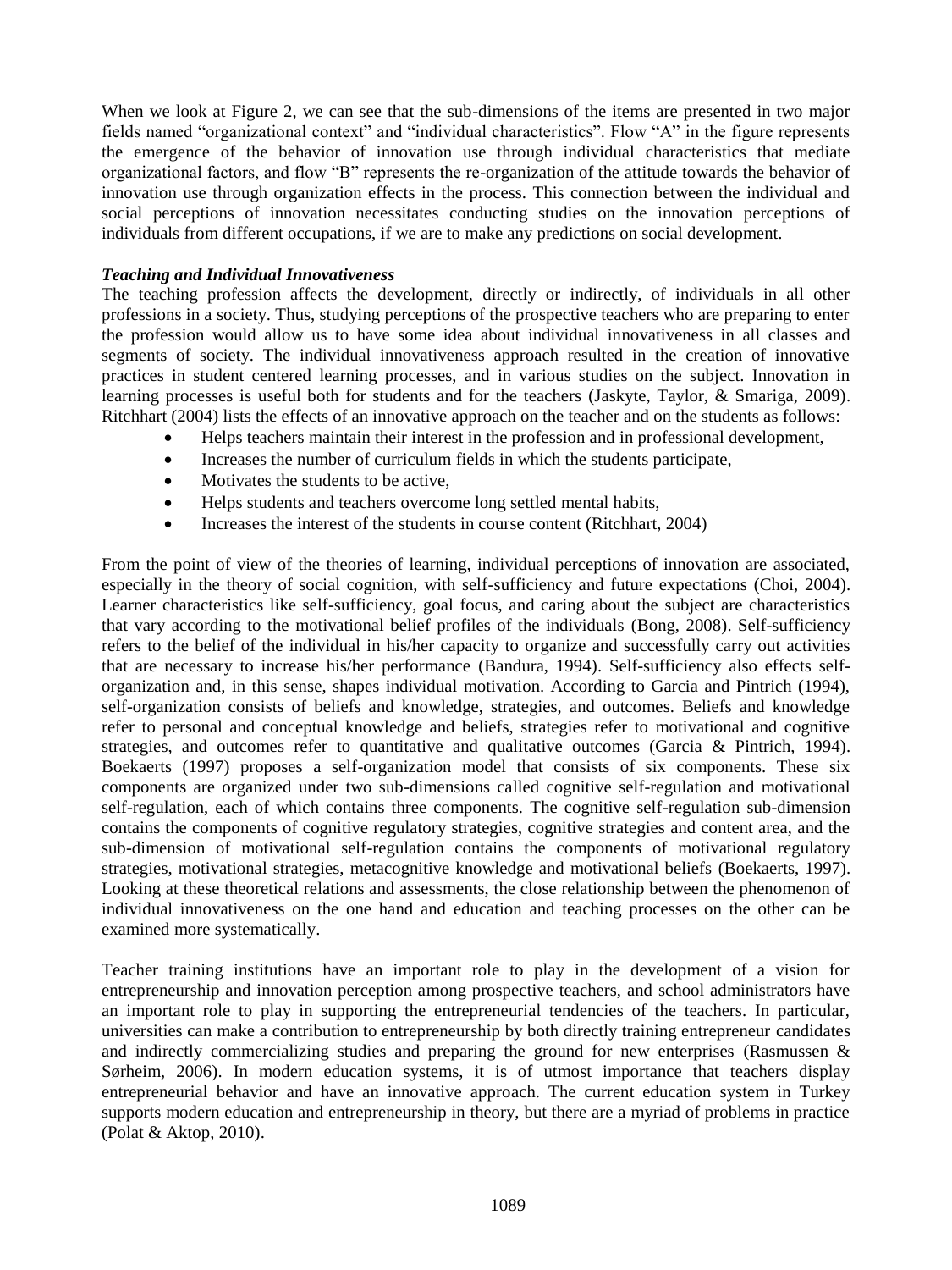In this context, this study examines and compares the individual innovativeness and entrepreneurship tendencies of prospective teachers pursuing degrees in various fields. Findings from the data collected are analyzed and an effort is made to come up with inferences for the future.

# **2. Method**

### *Study Group*

The study group for the research consisted of a total of 341 students attending the Computer Education and Instructional Technology (CEIT) and English Language Teaching (ELT) Departments of the Faculty of Education of Yıldız Technical University in the 2010-2011 fall semester. To achieve research equivalence, scales were applied to the groups simultaneously in a one-week period in the same semester. Demographic data about the participants are presented in Table 1.

|                    |        |       |      | Gender |              |       |
|--------------------|--------|-------|------|--------|--------------|-------|
| <b>Departments</b> | Female |       | Male |        | <b>Total</b> |       |
|                    |        | $\%$  |      | $\%$   |              | %     |
| <b>CEIT</b>        | 69     | 20.24 | 18   | 34.60  | 187          | 54.84 |
| ELT                | . 13   | 33.14 | 41   | 12.02  | 154          | 45.16 |
| <b>Total</b>       | 182    | 53.38 | 159  | 46.62  | 341          | 100   |

| Table 1: Distribution of participating students by gender and department |  |  |  |  |
|--------------------------------------------------------------------------|--|--|--|--|
|--------------------------------------------------------------------------|--|--|--|--|

As shown in Table 1, a total of 187 (54.84%) CEIT students participated in the study, 118 (34.60%) of them male and 69 (20.24%) female, and a total of 154 (%45.16) ELT students, 113 (33.14%) of them female and 41 (12.02%) male. Looking at these data, we can say that participants were distributed about equally by gender and department.

### *Data Collection Tools*

The "University Students Entrepreneurship Scale" and the "Individual Innovativeness Scale" were used as data collection tools in this study. An analysis of the findings from these scales will be presented in this section.

### *University Students Entrepreneurship Scale*

The study uses the "University Students Entrepreneurship Scale" (USES) developed by Yılmaz and Sünbül (2009) to identify the entrepreneurial characteristics of university students. The scale consists of a total of 36 items with 5-point responses ranging from "Very often" (5) to "Never" (1). The "Principal Components Analysis" conducted to identify the sub-components of the scale showed that all the items of the scale are grouped under a single factor. In their calculations, Yılmaz and Sünbül (2009) find the Cronbach's alpha coefficient of internal consistency for the scale to be 0.90 (Yılmaz & Sünbül, 2009).

In order to test the criterion validity of the scale, the Rathus Assertiveness Inventory was used. The Spearman Brown - rho - (Rank Correlation) was used to measure the consistency between the two scales, and the rho coefficient was found to be 0.33. This finding indicates a relationship that is significant at the 0.01 level of significance. The "University Students Entrepreneurship Scale" was found to be consistent with the "Rathus Assertiveness Inventory" in terms of the measurements made. The highest score one can receive from the scale is 180, and the lowest is 36. Scores in the range of 36-64 points were interpreted as "Very low entrepreneurship", the range of 65-92 points was interpreted as "Low-entrepreneurship", the range of 93-123 points as "Middle-level entrepreneurship", the range of 124-151 points at "Highentrepreneurship", and the range of 152 - 180 points was interpreted as "Very high-entrepreneurship" (Sünbül & Yilmaz, 2009).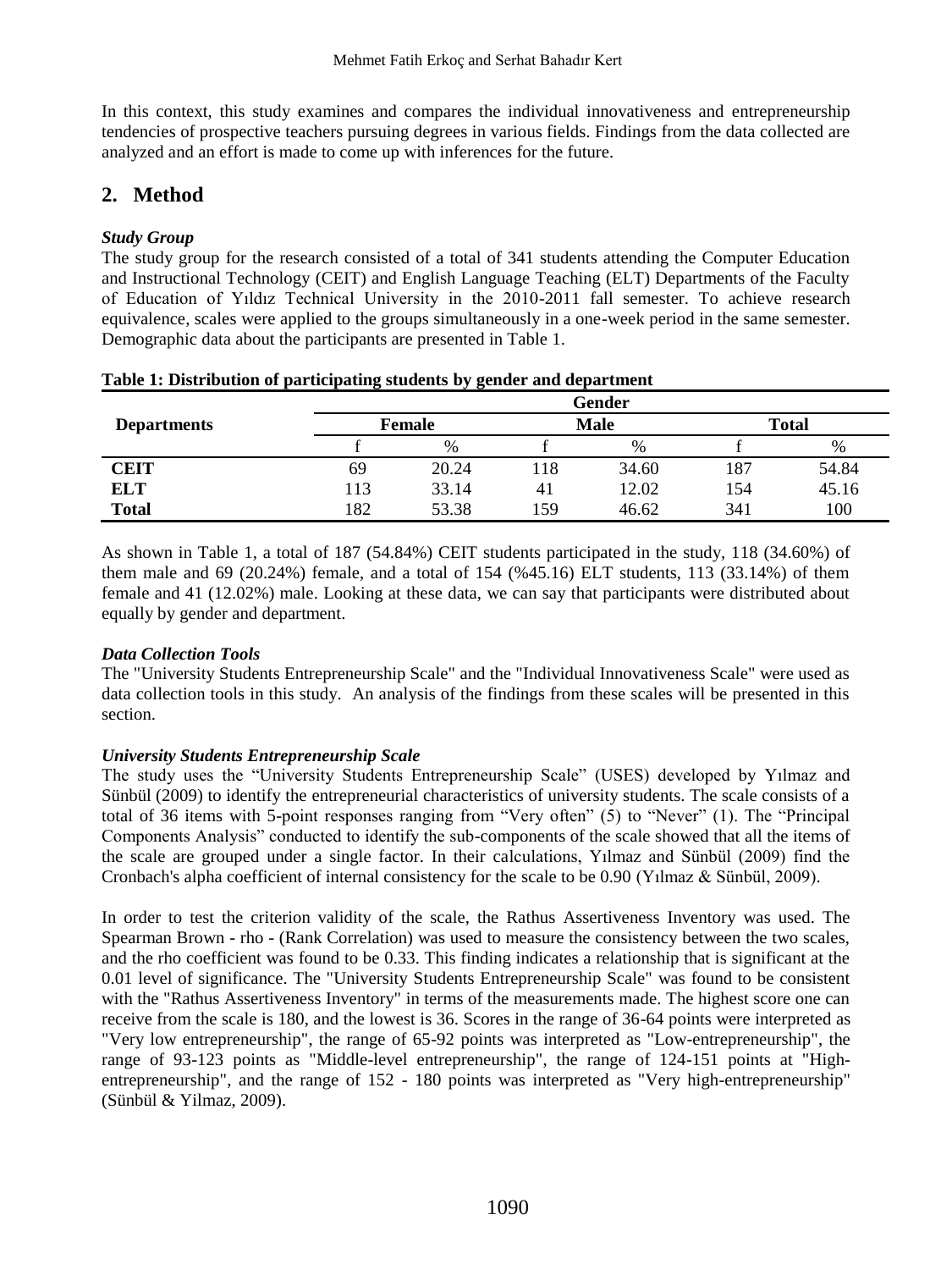#### *Individual Innovativeness Scale*

The study also makes use of the "*Individual Innovativeness Scale*" (IIS) developed by Joseph and Cook (1977) and adapted for Turkish by Kılıçer and Odabaşı (2010). The scale was originally developed in English. The factor analyses conducted on the scale, which consists of a total of 20 statements, showed that there were four separate factors. These factors were named "Resistance to change", Opinion-leading", "Openness to experiences" and "Risk-taking". Total variance explained by the four factors, concerning the qualities the scale measures, was found to be  $55.52\%$ . Of the items of the scale, 12 items  $(1, 2, 3, 5, 8, 9, 11, 12, 14, 16, 18, 18, 18)$ 19) are positively worded, and 8 items (4, 6, 7, 10, 13, 15, 17 and 20) are negatively worded.

The innovativeness score of the scale is calculated by subtracting the total score for negative items from the total score for positive items, and then adding 42 to the remaining score. The lowest score one can receive from the scale is 14, and the highest score one can receive from the scale is 94. Individuals can be categorized in terms of innovativeness based upon the scores they receive from the scale. Individuals with scores above 80 are defined as "Innovators", those with scores in the range of 69 to 80 are defined as "Early Adopters", the range of 57 to 68 is defined as "Early Majority", the range of 46 to 56 is defined as "Late Majority", and those with scores below 46 are defined as "Traditionalists" (Kilicer & Odabasi, 2010). Validity and reliability analyses for the Turkish version of the scale were made based upon the responses of 343 university students. The internal consistency coefficient for the entire questionnaire was found to be 0.82, and the consistency coefficients for the sub-components were found to be respectively 0.81, 0.73, 0.77 and 0.62. The test - re-test reliability coefficient of the scale questionnaire was found to be 0.87. These analyses indicate that the Turkish version of the scale has levels of validity and reliability that are appropriate for conducting scientific studies (Kilicer  $\&$ Odabaşı, 2010).

#### *Data Analysis*

Descriptive analysis was used to identify the mean values of and standard deviation in teacher candidates' entrepreneurial behavior and perception of individual innovativeness. Scores received from the entrepreneurship scale and the individual innovativeness scale were categorized by gender and department on the basis of the assessment criteria for the scales, and related frequencies and percentages were calculated.

Correlation analysis was used to examine the relationship between entrepreneurship behavior and the perception of individual innovativeness, and multiple regression analysis was used to examine the effects of the sub-components of the individual innovativeness scale on entrepreneurship behavior. To make the calculations, SPSS 16.0 statistical software was used. In the section on *Results and Interpretations*, statistical analyses conducted for data from the two scales are presented in tables.

### **3. Results and Interpretations**

Scores received by prospective teachers from the IIS and the USES, classified according to the relevant assessment criteria, are presented in Tables 2 and 3 by department and by gender.

| <b>Departments</b> | <b>Individual Innovativeness Scale</b> |       | Male  | Female |      |
|--------------------|----------------------------------------|-------|-------|--------|------|
|                    | <b>Sub-Dimensions</b>                  | X     | Sd    | X      | Sd   |
|                    | Resistance to Change                   | 17.66 | 5.34  | 18.48  | 4.72 |
| <b>CEIT</b>        | Opinion-leading                        | 18.58 | 3.39  | 18.77  | 2.80 |
|                    | Openness to Experiences                | 19.91 | 2.77  | 19.44  | 2.46 |
|                    | Risk-taking                            | 7.38  | 1.66  | 6.94   | 1.53 |
|                    | <b>Scale Total</b>                     | 63.55 | 9.31  | 63.63  | 8.19 |
|                    | Resistance to Change                   | 17.80 | 5.59  | 17.98  | 6.17 |
| <b>ELT</b>         | Opinion-leading                        | 19.70 | 2.96  | 18.49  | 2.88 |
|                    | Openness to Experiences                | 20.28 | 20.10 | 19.73  | 2.58 |
|                    | Risk-taking                            | 7.63  | 1.50  | 6.62   | 1.77 |
|                    | <b>Scale Total</b>                     | 65.41 | 7.70  | 62.82  | 9.82 |

**Table 2: Scores for sub-components of the individual innovativeness scale**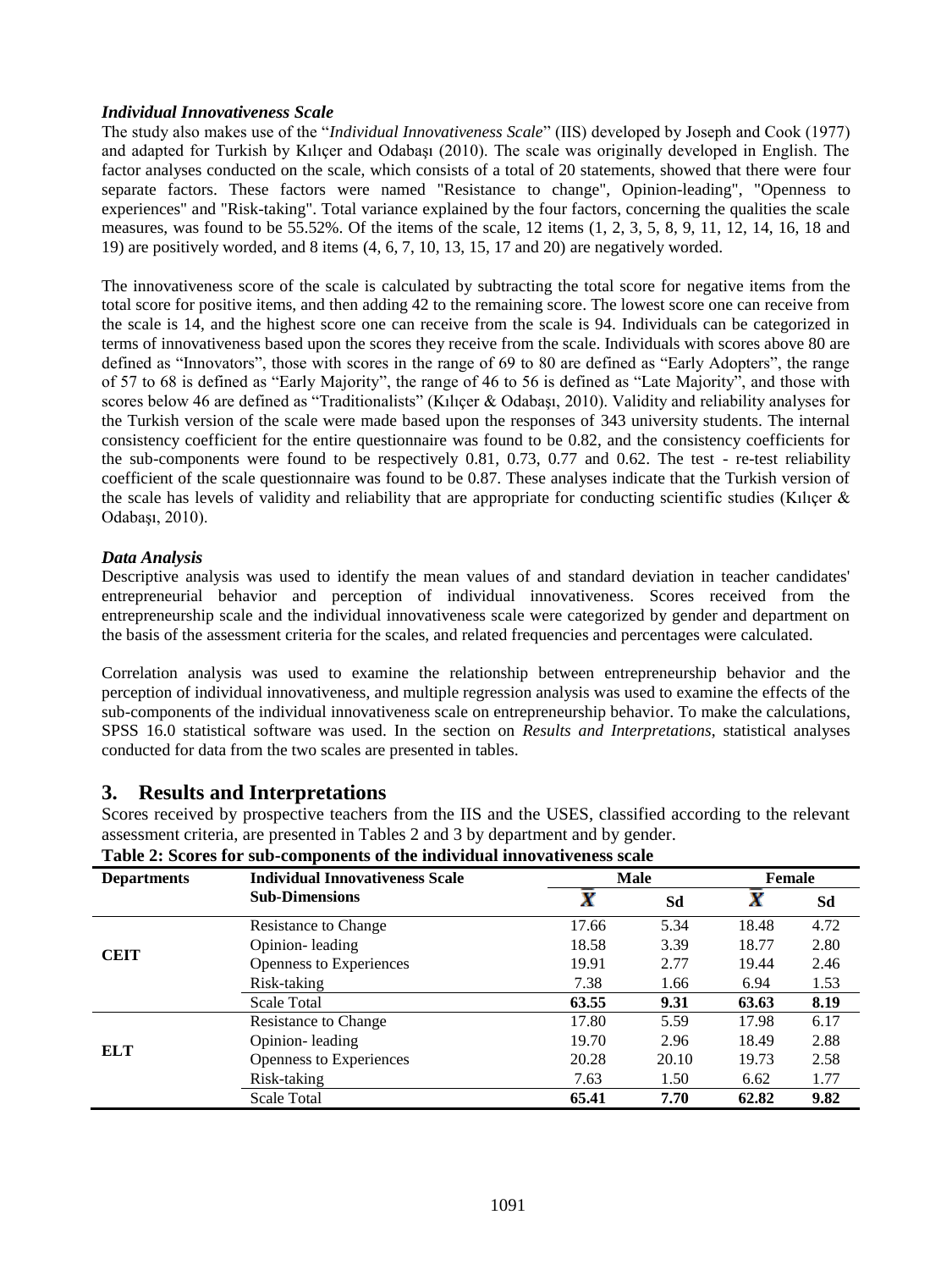Looking at Table 2, we can see that CEIT students received a mean score of 63.55 from the entire scale, and ELT students received a mean score of 65.41. Individuals with scores between 57 and 68, as mentioned above, are defined as the "Early Majority" (Kılıçer & Odabaşı, 2010). Thus, the participants, when considered as a whole, can be said to be part of the "Early Majority". Table 3 presents scores received from the entrepreneurship scale by department and gender. An independent samples t-test was conducted to see whether there are significant differences between the scores received by the two genders from the IIS sub-components. The results of this test are presented in Table 3.

| $\sim$                         |                 |     |       |      |     |      |      |
|--------------------------------|-----------------|-----|-------|------|-----|------|------|
| <b>Dimensions</b>              | <b>Variable</b> | N   | X     | Sd   | df  |      | p    |
| <b>Resistance to Change</b>    | Female          | 182 | 18.17 | 5.68 |     | .782 |      |
|                                | Male            | 159 | 17.69 | 5.42 |     |      | .435 |
| Opinion-leading                | Female          | 182 | 18.59 | 2.86 | 339 | .836 | .404 |
|                                | Male            | 159 | 18.87 | 3.33 |     |      |      |
|                                | Female          | 182 | 19.62 | 2.54 |     | 1.38 | .169 |
| <b>Openness to Experiences</b> | Male            | 159 | 20.01 | 2.62 |     |      |      |
| Risk-taking                    | Female          | 182 | 6.74  | 1.69 |     |      |      |
|                                | Male            | 159 | 7.44  | 1.62 |     | 3.90 | .000 |

**Table 3: Results of the independent samples t-test for scores from the IIS sub-components by gender**

Table 3 shows that scores from 3 IIS sub-components do not differ significantly from each other by gender (p>.01), whereas there is a significant difference between scores from the "Risk taking" subcomponent by gender (p<.01). Scores received by the participants from the entrepreneurship scale are presented in Table 4 by gender and by department.

|  |  |  | Table 4: Scores from the entrepreneurship scale |
|--|--|--|-------------------------------------------------|
|--|--|--|-------------------------------------------------|

|                    | Male   | Female |        |       |
|--------------------|--------|--------|--------|-------|
| <b>Departments</b> | X      | Sd     | X      | Sd    |
| CEIT               | 139.00 | 17.57  | 133.06 | 16.03 |
| EL T               | 137.07 | 18.29  | 135.98 | 15.59 |

Table 4 shows that scores received by male and female students of the two departments vary between 133 and 139. In the interpretation of USES scores, the range of 124-151 is interpreted as "*High entrepreneurship*" (Yılmaz & Sünbül, 2009). Thus, considered as a whole, teacher candidates who participated in the study can be said to have a tendency for "*High entrepreneurship*".

To test whether there is a relationship between the scores teacher candidates received from the IIS and its sub-components, and the scores they received from the USES, Pearson's correlation coefficient was used. Results of this analysis are reported in Table 5.

|                                                 | Table 5: Results of the correlation analysis conducted to test the relationship between scores from |
|-------------------------------------------------|-----------------------------------------------------------------------------------------------------|
| IIS and its sub-components and scores from USES |                                                                                                     |

|             | ПS<br>(Total Score) | ПS<br>(Resistance to<br><b>Change</b> ) | ПS<br>$(Option -$<br>leading) | <b>IIS</b> (Openness<br>τo<br><b>Experiences</b> ) | ПS<br>(Risk-<br>taking) |
|-------------|---------------------|-----------------------------------------|-------------------------------|----------------------------------------------------|-------------------------|
|             | 671                 | .264                                    | .688                          | .695                                               | .439                    |
| <b>USES</b> | .000                | 000                                     | 000                           | .000                                               | .000                    |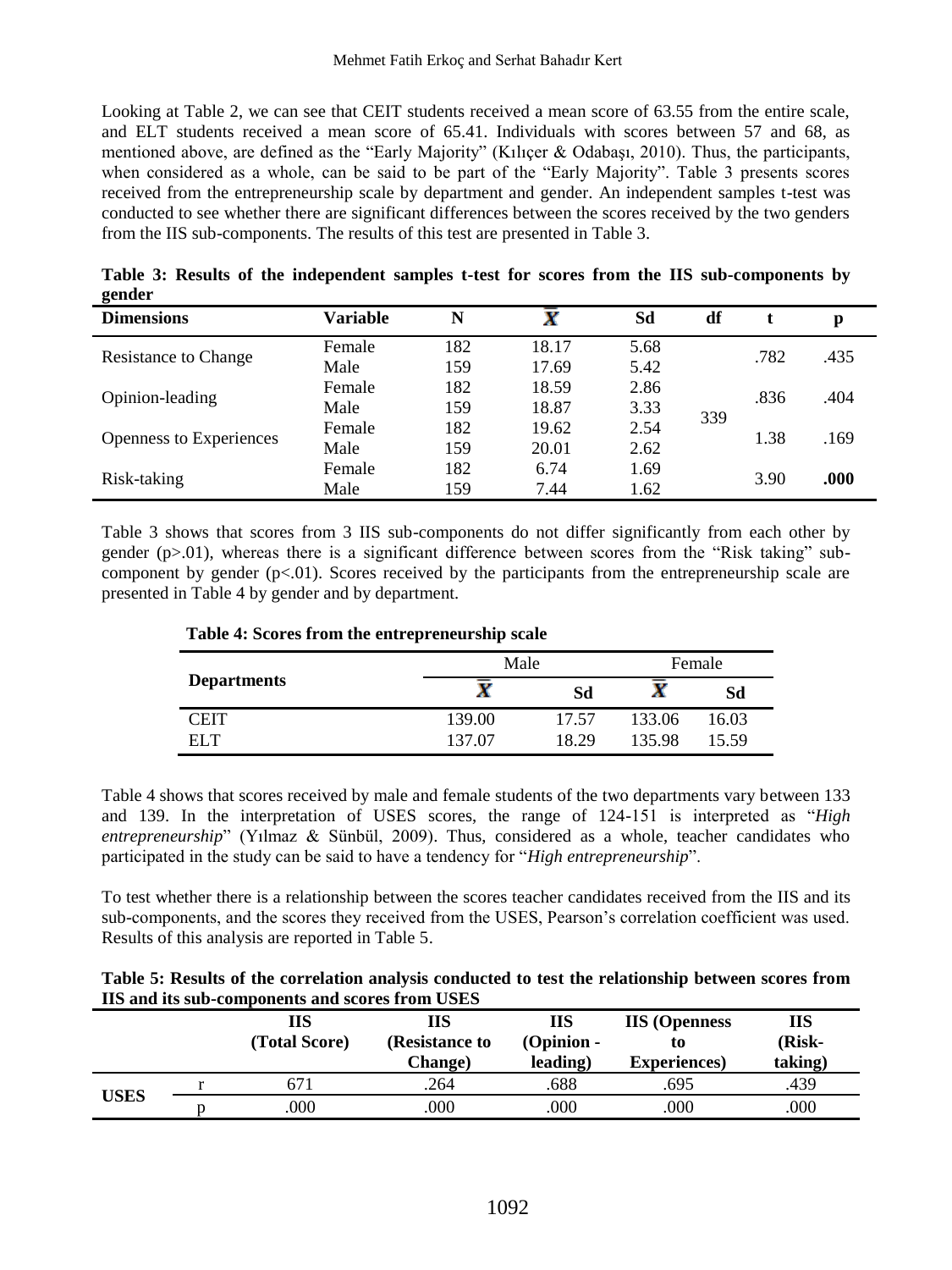Table 5 shows that there is a strong and significant relationship between the entrepreneurship behavior and innovation perceptions of prospective teachers  $(r=.671; p<.01)$ . It is also observed that the relationship between entrepreneurship behavior on one hand and each of the sub-components of the individual innovativeness scale on the other, are statistically significant at the .01 level of significance. Looking at the determination coefficients  $(r^2)$ , we can see that 6.9% of the total variance in entrepreneurship behavior is accounted for by the variable "Resistance to Change" ( $r^2$ =0.069), 47.3% is accounted for by the variable "Opinion-leading"  $(r^2 = .473)$ , 48.3% by the "Openness to experience" variable ( $r^2$ =.483), and 19.3% is accounted for by the variable of "Risk-taking" ( $r^2$ =.193).



Figure 3 Scatterplot of the Correlation between Individual Innovation Scores and Entrepreneurship Scores

Figure 3 visualizes the directly proportional relationship between the scores from Individual innovativeness and Entrepreneurship scales. Table 6 reports the results of the regression analysis conducted to see whether the regression coefficients of the IIS sub-components in predicting the entrepreneurship behavior are significant or not.

|  | Table 6: Results of the multiple regression analysis conducted to predict entrepreneurship behavior |  |  |  |
|--|-----------------------------------------------------------------------------------------------------|--|--|--|
|  |                                                                                                     |  |  |  |

| <b>Variables</b>        | в           | <b>Standart</b><br><b>Error</b> |       | Т     | p    | Zero-<br>order r | Partial r |
|-------------------------|-------------|---------------------------------|-------|-------|------|------------------|-----------|
| Constant                | 33.651      | 4.603                           | ۰     | 7.311 | .000 | -                |           |
| Resistance to Change    | 0.201       | 0.108                           | 0.066 | 1.866 | .063 | .264             | .101      |
| Opinion-leading         | 2.240       | 0.230                           | 0.410 | 9.723 | .000 | .688             | .469      |
| Openness to Experiences | 2.511       | 0.299                           | 0.384 | 8.409 | .000 | .695             | .417      |
| Risk-taking             | 1.080       | 0.385                           | 0.109 | 2.809 | .005 | .439             | .151      |
| $R = .784$              | $R^2 = 614$ |                                 |       |       |      |                  |           |
| $F_{(4.336)} = 133.843$ | $P = 0.000$ |                                 |       |       |      |                  |           |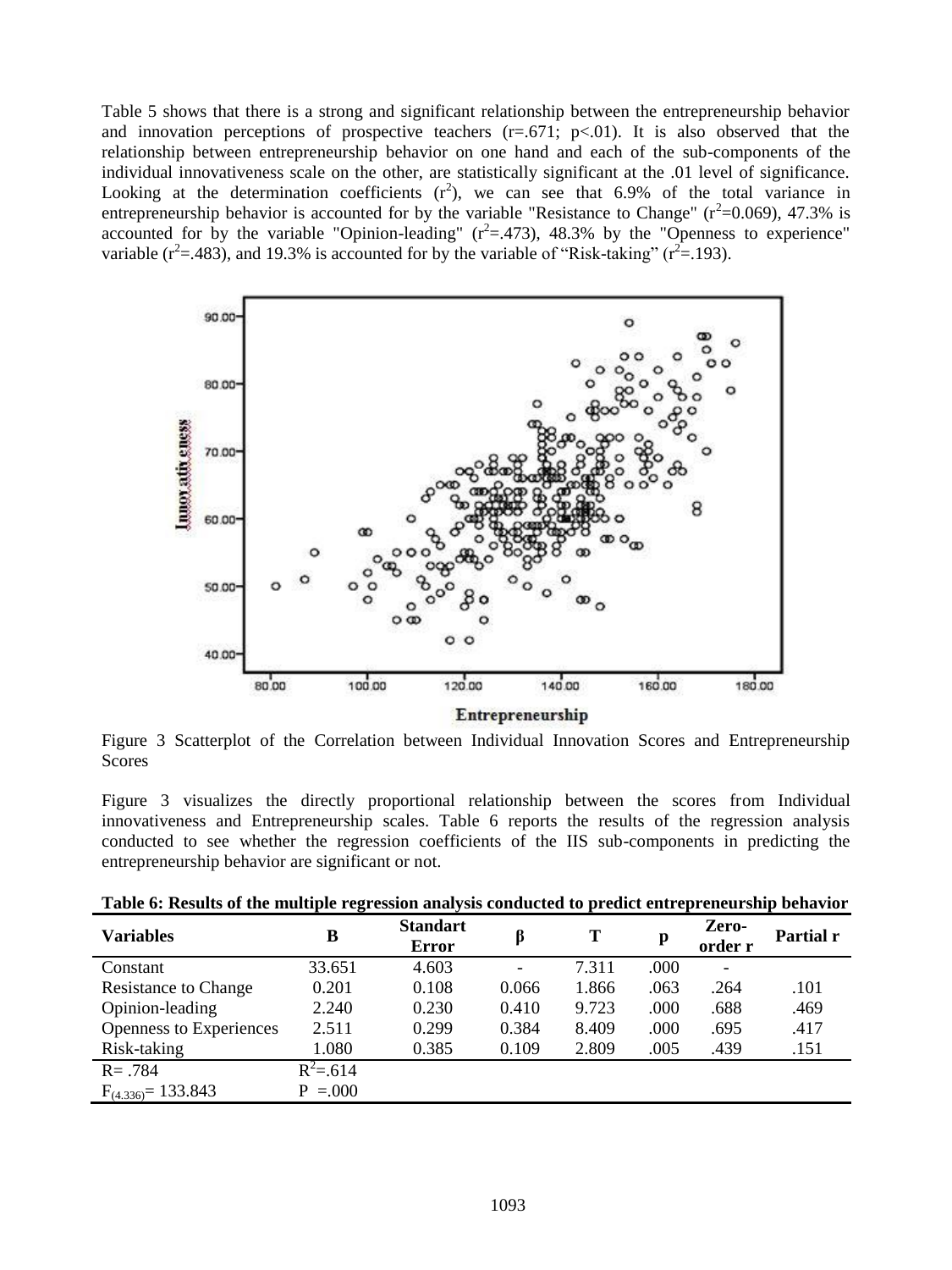When the binary and partial correlations between IIS sub-components and entrepreneurship behavior reported in Table 6 are examined, it can be seen that Resistance to Change has a significant but small effect on entrepreneurship  $(r=.264;p<.01)$ , and that this effect is still significant but even smaller when the other three sub-components are controlled  $(r=.101;p<.01)$ . The Opinion-leading sub-component has a significant and moderate effect on entrepreneurship ( $r=.688$ ;  $p<.01$ ), and this effect is still significant and moderate, though smaller, when the other three sub-components are controlled  $(r=469; p<.01)$ . The Openness to Experiences sub-component has a significant and moderate effect on entrepreneurship  $(r=0.695; p<.01)$  when the binary correlation is examined, and this effect is still significant and moderate, though smaller, when the other three sub-components are controlled  $(r=.417; p<.01)$ . The Risk-taking sub-component has a significant and moderate effect on entrepreneurship  $(r=.439; p<.01)$ , and this effect is still significant but much smaller when the other three sub-components are controlled  $(r=.151; p<.01)$ .

Results of the regression analysis conducted show that there is a strong and significant relationship between the 4 IIS sub-components on one hand, considered together, and entrepreneurship behavior on the other (R=.784; R<sup>2</sup>=.614; p<.01). Together, the four IIS sub-components explain 61.4% of the total variance in entrepreneurship behavior. IIS sub-components are ranked, in terms of their relative importance in predicting entrepreneurship behavior as measured by standardized regression coefficients (β), in the following order: Opinion-leading, Openness to Experiences, Risk-taking and Change Resistance. Results of the t-test on the significance of regression coefficients shows that the Resistance to Change sub-component does not have a significant effect on entrepreneurship  $(T=1.866; p>0.05)$ , whereas, the remaining three sub-components are important predictors of the entrepreneurship behavior.

# **4. Discussion and Conclusion**

This study examined the relationship between the individual innovativeness perceptions of teacher candidates, and their entrepreneurship tendencies. With this purpose, first, the individual innovativeness perceptions of the participants were measured, and it was found that on the whole, the participants were part of the "Early Majority". Individuals who are members of the early majority tend to adopt new ideas earlier than other individuals in the society, are rarely in a position of leadership in their communication with peers, and play an important role in the process of the dissemination of new ideas, for they are not too early nor too late to adopt new ideas (Rogers, 1995). Within this framework, it is a promising finding that prospective teachers, who will be education leaders in the future, are part of the early majority with their individual innovativeness characteristics. Another finding of the study, that the participants display high entrepreneurship, is also a promising finding considering their educational roles in the future.

In the second part of the analyses for the entire group, the relationship between the scores the participants received from the individual innovativeness scale and from the entrepreneurship scale was examined. For this analysis, Pearson correlation coefficients of the scores from the two scales were compared. Results of the analysis showed that there is a strong relationship between entrepreneurship behavior and innovativeness perceptions of the teacher candidates. What is more, the entrepreneurship behavior of the prospective teachers was found to have a significant relationship with each of the four sub-components of the individual innovativeness scale. This finding parallels Wagner, Gorgievski and Rijsdijk's (2010) finding that entrepreneurship is closely related to high independence, risk taking, innovativeness, and leadership. In terms of their importance in affecting entrepreneurship behavior, IIS sub-components were ranked in the following order: "Opinion-leading", "Openness to experiences", "Risk-taking" and "Resistance to Change". The results of the t-test analysis on the significance of regression coefficients showed that the "Resistance to Change" sub-component does not have a significant effect on entrepreneurship behavior, whereas the remaining three sub-components are important predictors of entrepreneurship. Entrepreneurial character, traditionally defined in the context of commercial settings, is present in educational settings as well, together with perceptions of individual innovativeness. The subcomponents of the individual innovativeness scale were examined by gender, and it was found that male participants received a significantly higher mean score for the "Risk taking" sub-component compared to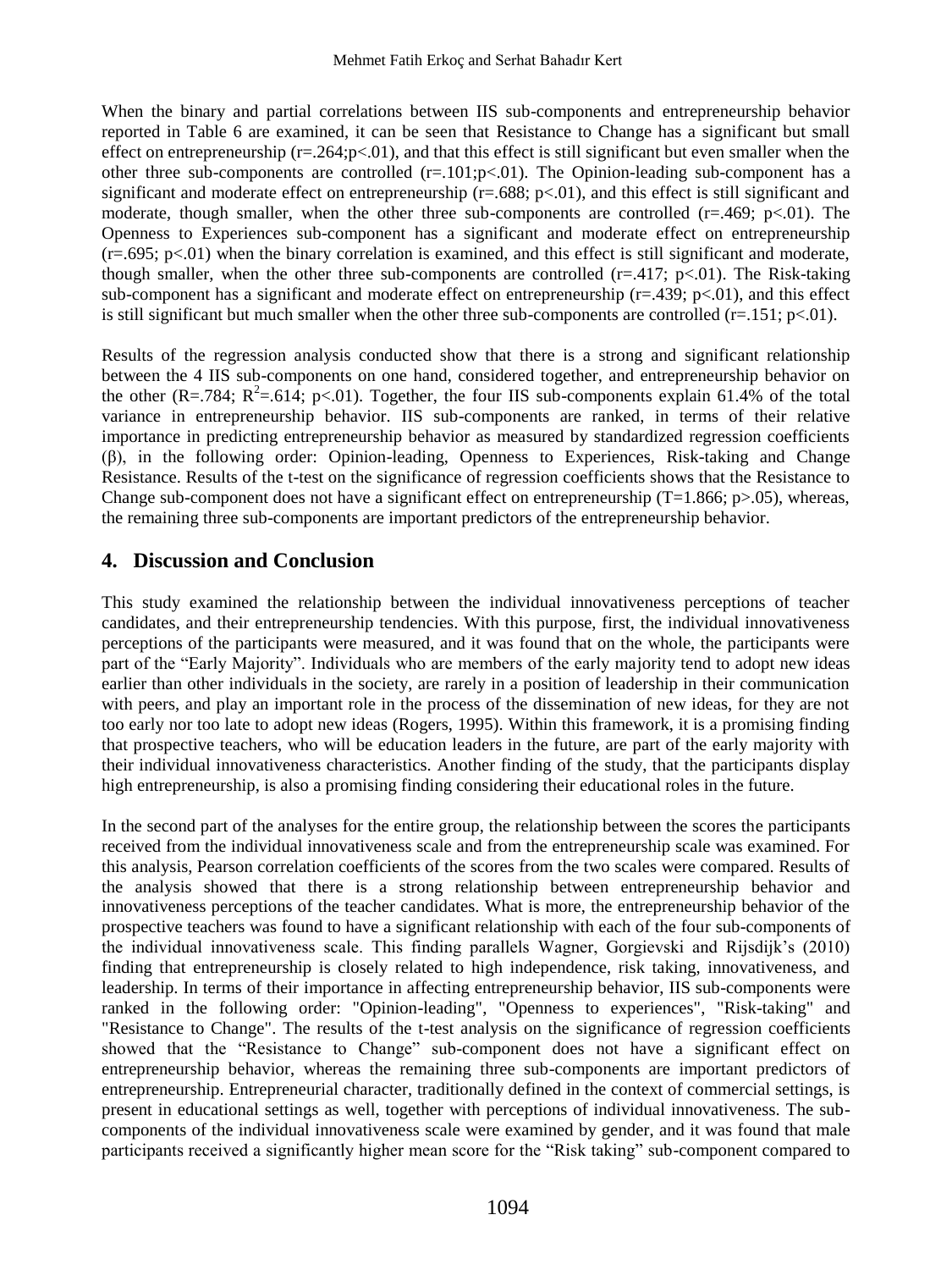the female participants. This finding parallels Hyrsky  $\&$  Tuunanen's (1999) finding, but contradicts the finding by Sonfield et al. (2001). The difference may be attributed to different sample groups and different levels of learning.

This study emphasized the importance of innovativeness, and thus of entrepreneurship, for teachers to improve their knowledge and skills on a continuous basis, to keep themselves motivated for ensuring strong student participation in class work, and to be able to break the traditional perceptions concerning teachers and students. The study also called attention to the strong effect that perceptions of innovativeness have on entrepreneurship behavior. The findings of the study can be used in faculties of education to train teachers who are more innovative and have stronger entrepreneurship skills, so that they can educate students who will be responsible for scientific, sociological, and economic development in the future.

Although it came up with a number of important findings, the study also had certain limitations. First of all, students participating in the study came from only one faculty of education. With the inclusion of students from more faculties of education, results would be more generalizable. Another limitation of the study was that it was conducted in a very short period of time. Conclusions reached by studies conducted over an extended period of time with repeated measurements would be more certain.

### **References**

Adair, J. E. (2007). *Leadership for innovation.* London: Kogan Page Publishing .

- Ajzen, I. (1991). The theory of planned behavior. *Organizational Behavior and Human Decision Processes , 50*, 179-211.
- Alegre, J., Chiva, R., & Lapiedra, R. (2009). Measuring innovation in long product development cycle industries: An insight in biotechnolog. *Technology Analysis & Strategic Management , 21* (4), 535- 546.
- Andersen, E. S., Dahl, M. S., Lundvall, B.-Å., & Reichstein, T. (2006). Schumpeter's process of creative destruction and the Scandinavian systems: A tale of two effects. *DRUID Summer Conference.* Copenhagen, Denmark.
- Aytaç, Ö., & İlhan, S. (2007). Girişimcilik ve girişimci kültür: Sosyolojik bir perspektif. *Selçuk Üniversitesi Sosyal Bilimler Enstitüsü Dergisi* (18), 101-120.
- Bandura, A. (1994). Self-efficacy. In V. S. Ramachaudran, *Encyclopedia of Human Behavior* (pp. 71-81). New York: Academic Press.
- Baron, R. A., Markman, G. D., & Bollinger, M. (2006). Exporting social psychology: Effects of attractiveness on perceptions of entrepreneurs, their ideas for new products, and their financial success. *Journal of Applied Social Psychology , 36* (2), 467–492.
- Barringer, B. R., & Bluedorn, A. C. (1999). The relationship between corporate entrepreneurship and strategic management. *Strategic Management Journal , 20*, 421-444.
- Bird, B. (1988). Implementing entrepreneurial ideas: The case for intention. *Academy of Management Review , 13* (3), 442-453.
- Boekaerts, M. (1997). Self-regulated learning: A new concept embraced by researchers, policy makers, educators, teachers, and students. *Learning and Instruction , 7* (2), 161-187.
- Bong, M. (2008). Effects of parent–child relationships and classroom goal structures on motivation, helpseeking avoidance, and cheating. *The Journal of Experimental Education , 76* (2), 191-217.
- Bozkurt, Ö. (2007). Girişimcilik eğiliminde kişilik özelliklerinin önemi. *Journal of Entrepreneurship and Development , 2* (11), 93-111.
- Bratnicki, M. (2005). Organizational entrepreneurship: Theoretical background, some empirical tests, and directions for future research. *Human Factors and Ergonomics in Manufacturing , 15* (1), 15-33.
- Casanueva, C., & Gallego, A. (2010). Social capital and individual innovativeness in university research networks. *Network Analysis Application in Innovation Studies , 12* (1), 105-117.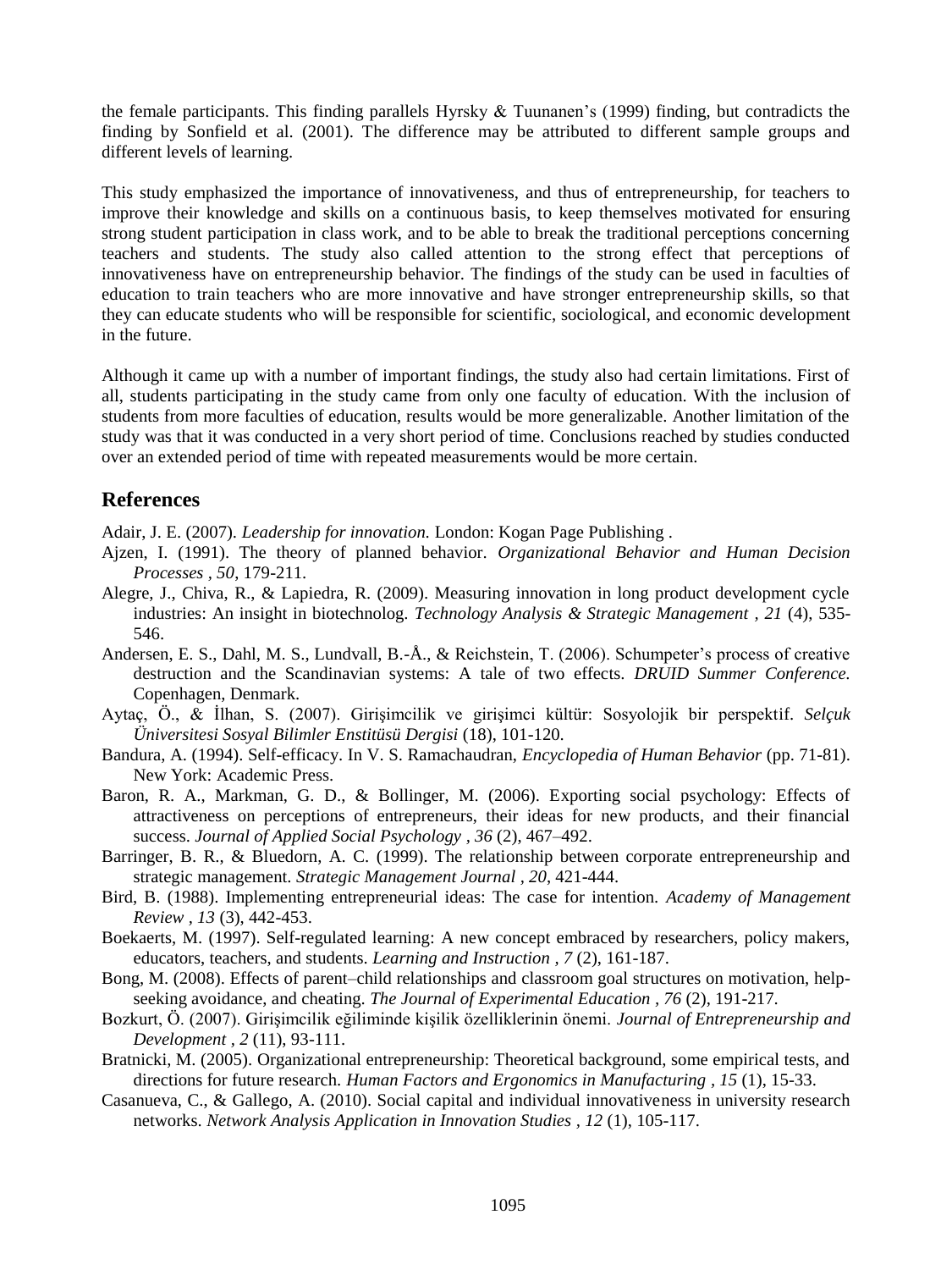- Casson, M., & Wadeson, N. (2007). Entrepreneurship and macroeconomic performance. *Strategic Entrepreneurship Journal , 1*, 239-262.
- Castro, L. M., Montoro-Sanchez, A., & Ortiz-De-Urbine-Criado, M. (2010). Innovation in services industries: current and future trends. *The Service Industries Journal* , 1-14.
- Choi, J. N. (2004). Individual and contextual dynamics of innovation-use behavior in organizations. *Human Performance , 17* (4), 397 – 414.
- Curtis, R. C., & William, W. W. (2006). *Innovation : The five disciplines for creating what customers want.* New York: Crown Business.
- Davis, F. D. (1989). Perceived usefulness, perceived ease of use, and user acceptance of information technology. *MIS Quarterly , 13*, 319–340.
- Dilsiz, İ., & Kölük, N. (2005). *Meslek yüksekokulları için girişimcilik.* Ankara: Delta Yayıncılık.
- Garcia, T., & Pintrich, P. R. (1994). Regulating motivation and cognition in the classroom: The role of self-schemas and self-regulatory strategies. In D. H. Schunk, & B. J. Zimmerman, *Self-regulation of learning and performance: Issues and educational applications* (pp. 127-153). NJ: Lawrence Erlbaum Associates.
- Graevenitz, G. v., Harhoff, D., & Weber, R. (2010). The effects of entrepreneurship education. *Journal of Economic Behavior & Organization , 76*, 90-112.
- Hartog, J., Van Praag, M., & Van Der Sluis, J. (2010). If you are so smart, why aren't you an entrepreneur? Returns to cognitive and social ability: Entrepreneurs versus employees. *Journal of Economics & Management Strategy , 19* (4), 947–989.
- Hayton, J. J., & Kelley, D. J. (2006). A competency- based framework for promoting corporate entrepreneurship. *Human Resource Management , 45* (3), 407-427.
- Howorth, C., Mueller, H., & Harvey, C. (2002). The diffusion of an organisational innovation: Adopting 'patient-focused care' in an n.h.s. hospital trust. *Competition and Change , 6* (2), 213-232.
- Hunter, I. (2005). Risk, persistence and focus: A life cycle of the entrepreneur. *Australian Economic History Review , 45* (3), 244-272.
- Hyrsky, K., & Tuunanen, M. (1999). Innovativeness and risk-taking propensity: A cross-cultural study of Finnish and U.S. entrepreneurs and small business owners. *Liiketaloudellinen Aikakauskirja The Finnish Journal of Business Economics , 3* (99), 238-256.
- Isaksen, A., & Karlsen, J. (2010). Different modes of innovation and the challenge of connecting universities and industry: case studies of two regional industries in Norway. *European Planning Studies , 18* (12), 1993-2008.
- Jaskyte, K., Taylor, H., & Smariga, R. (2009). Student and faculty perceptions of innovative teaching. *Creativity Research Journal , 21* (1), 111- 116.
- Jin, Z., Hewitt-Dundas, N., & Thompson, N. (2004). Innovativeness and performance: evidence from manufacturing sectors. *Journal Of Strategic Marketing , 2* (4), 255-266.
- Kahraman, A. (2002). Üniversiteli gençlerde mesleki tercihler ve girişimcilik eğilimleri. *Doğuş Üniversitesi Dergisi* (6), 1-11.
- Katz, J., & Gartner, W. B. (1988). Properties of emerging organisations. *Academy of Management Review, 13* (3), 429-441.
- Krueger, N. F., & Brazeal, D. V. (1994). Entrepreneurial potential and potential entrepreneurs. *Entrepreneurship Theory and Practice , 18* (3), 91-104.
- Marshall, S. (2010). Change, technology and higher education: are universities capable of organisational change? *ALT-J: Research in Learning Technology , 18* (3), 179-192.
- McCraw, T. K. (2007). *Prophet of innovation Joseph Schumpeter and creative destruction.* Belknap Press.
- McDaniel, B. A. (2002). *Entrepreneurship and innovation : An economic approach.* New York: M.E. Sharp Inc.
- Morris, M. H., & Jones, F. F. (1999). Entrepreneurship in established organizations: The case of the public sector. *Entrepreneurship: Theory and Practice , 24* (1), 71-91.